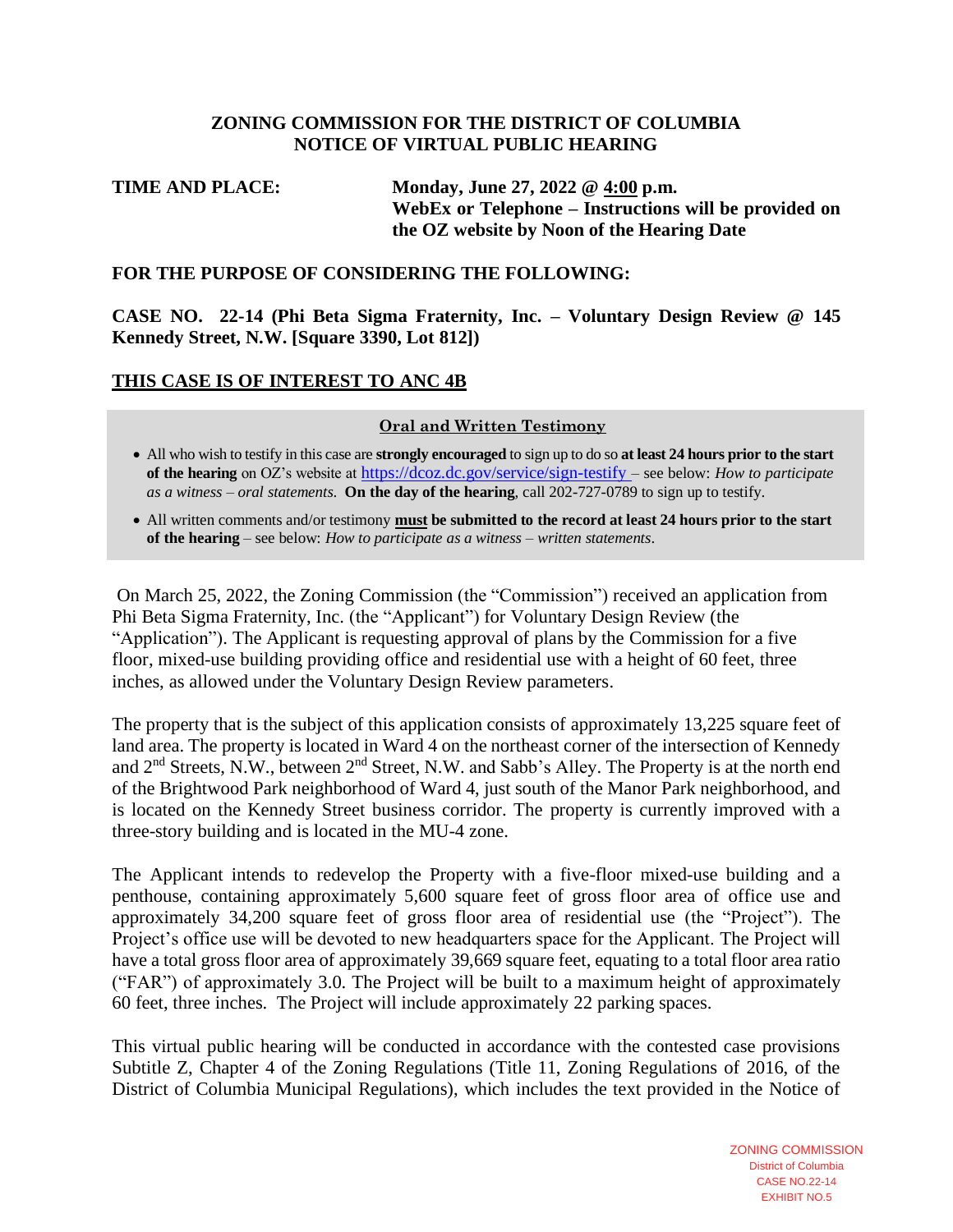Emergency and Proposed Rulemaking adopted by the Commission on May 11, 2020, in Z.C. Case No. 20-11.

### **How to participate as a witness – oral presentation**

Interested persons or representatives of organizations may be heard at the virtual public hearing. All individuals, organizations, or associations wishing to testify in this case are **strongly encouraged to sign up to testify at least 24 hours prior to the start of the hearing** on OZ's website at <https://dcoz.dc.gov/> or by calling Ron Barron at (202) 727-0789 in order to ensure the success of the new virtual public hearing procedures.

The Commission also requests that all witnesses prepare their testimony in writing, submit the written testimony prior to giving statements, and limit oral presentations to summaries of the most important points. The Commission must base its decision on the record before them. Therefore, it is **highly recommended that all written comments and/or testimony be submitted to the record at least 24 hours prior to the start of the hearing**. The following maximum time limits for oral testimony shall be adhered to and no time may be ceded:

1. Applicant and parties in support 60 minutes collectively 2. Parties in opposition 60 minutes collectively 3. Organizations 5 minutes each 4. Individuals 3 minutes each

Pursuant to Subtitle Z § 408.4, the Commission may increase or decrease the time allowed above, in which case, the presiding officer shall ensure reasonable balance in the allocation of time between proponents and opponents.

### **How to participate as a witness – written statements**

Written statements, in lieu of personal appearances or oral presentation, may be submitted for inclusion in the record. The public is encouraged to submit written testimony through the Interactive Zoning Information System (IZIS) at [https://app.dcoz.dc.gov/Login.aspx;](https://app.dcoz.dc.gov/Login.aspx) however, written statements may also be submitted by e-mail to zesubmissions@dc.gov. Please include the case number on your submission. If you are unable to use either of these means of submission, please contact Ron Barron at (202) 727-0789 for further assistance.

### **How to participate as a party.**

Any person who desires to participate as a party in this case must so request and must comply with the provisions of Subtitle Z § 404.1.

A party has the right to cross-examine witnesses, to submit proposed findings of fact and conclusions of law, to receive a copy of the written decision of the Commission, and to exercise the other rights of parties as specified in the Zoning Regulations. If you are still unsure of what it means to participate as a party and would like more information on this, please contact OZ at [dcoz@dc.gov](mailto:dcoz@dc.gov) or at (202) 727-6311.

Except for an affected ANC, any person who desires to participate as a party in this case must clearly demonstrate that the person's interests would likely be more significantly, distinctly, or